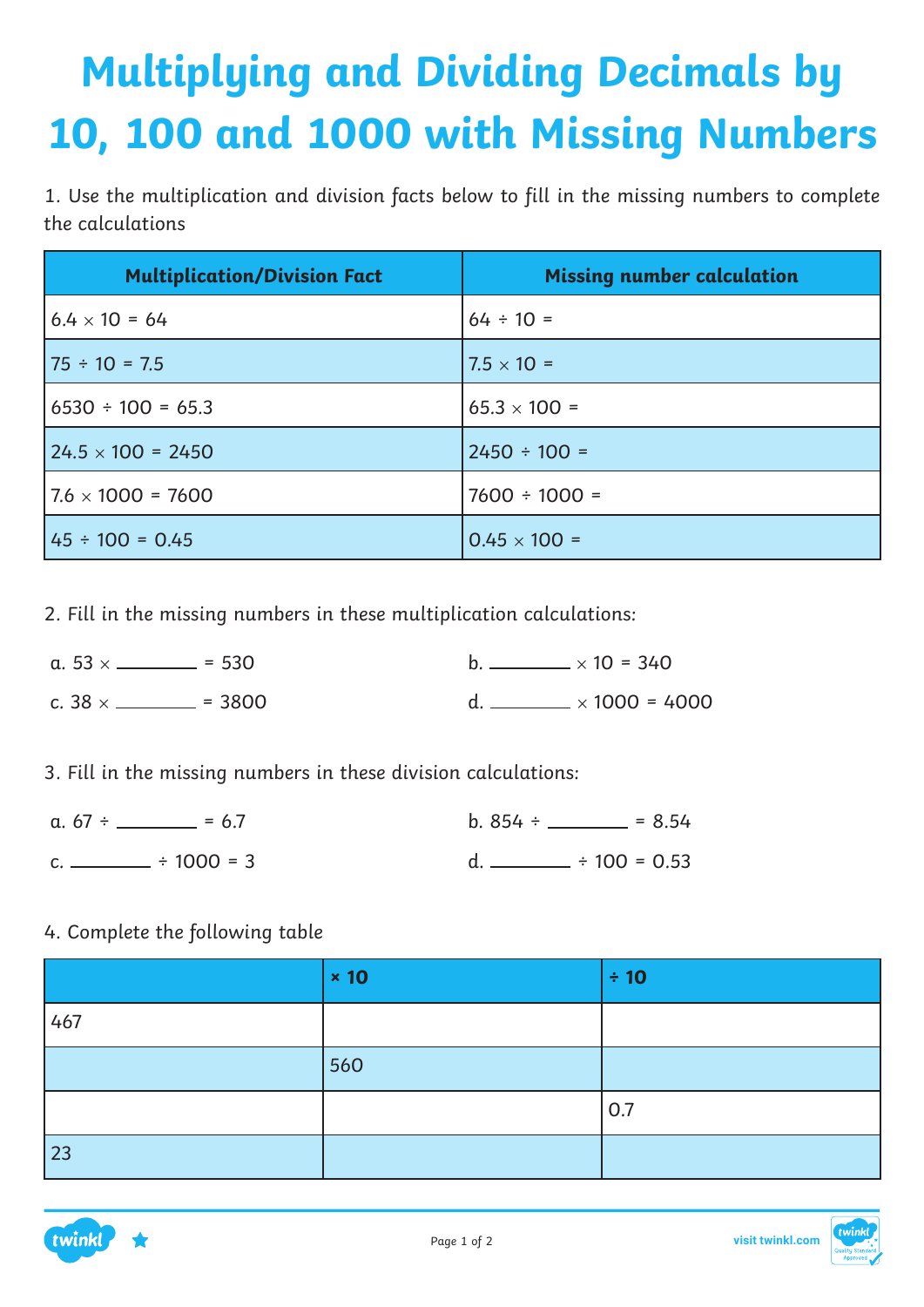### **Answers**

1. Use the multiplication and division facts below to fill in the missing numbers to complete the calculations

| <b>Multiplication/Division Fact</b> | <b>Missing number calculation</b> |
|-------------------------------------|-----------------------------------|
| $6.4 \times 10 = 64$                | $64 \div 10 = 6.4$                |
| $175 \div 10 = 7.5$                 | $7.5 \times 10 = 75$              |
| $6530 \div 100 = 65.3$              | $65.3 \times 100 = 6530$          |
| $24.5 \times 100 = 2450$            | $2450 \div 100 = 24.5$            |
| $17.6 \times 1000 = 7600$           | $7600 \div 1000 = 7.6$            |
| $145 \div 100 = 0.45$               | $0.45 \times 100 = 450$           |

2. Fill in the missing numbers in these multiplication calculations:

| a. 53 $\times$ <b>10</b> = 530   | b. $34 \times 10 = 340$   |
|----------------------------------|---------------------------|
| c. 38 $\times$ <b>100</b> = 3800 | d. $4 \times 1000 = 4000$ |

3. Fill in the missing numbers in these division calculations:

| a. $67 \div 10 = 6.7$   | b. $854 \div 100 = 8.54$ |
|-------------------------|--------------------------|
| c. $3000 \div 1000 = 3$ | d. $53 \div 100 = 0.53$  |

|     | $\times$ 10 | $\div$ 10 |
|-----|-------------|-----------|
| 467 | 4670        | 46.7      |
| 56  | 560         | 5.6       |
|     | 70          | 0.7       |
| 23  | 230         | 2.3       |

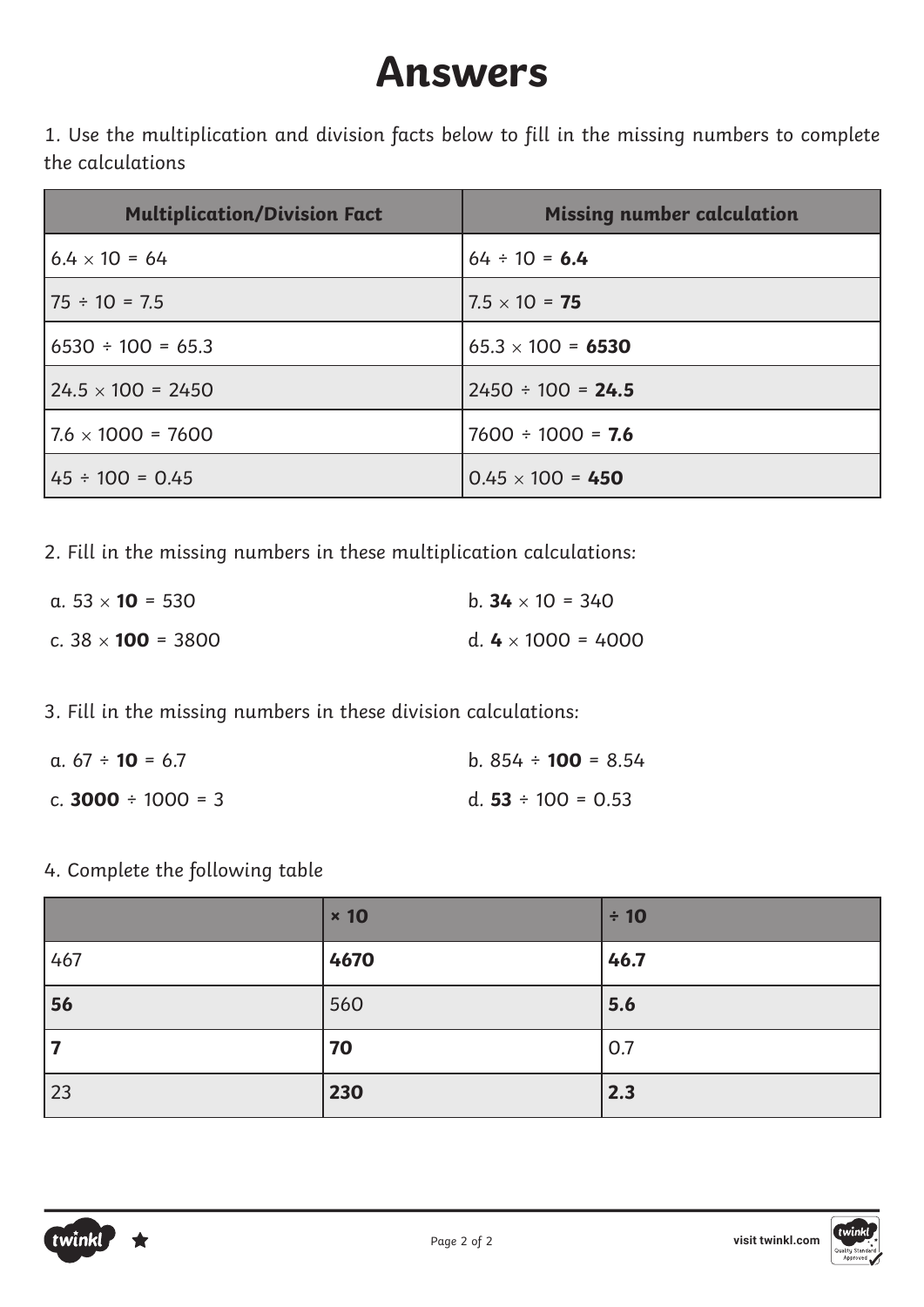## **Multiplying and Dividing Decimals by 10, 100 and 1000 with Missing Numbers**

1. Fill in the missing numbers in these multiplication calculations:

| a. $476 \times \_ \_ = 4760$       | b. __________ $\times$ 10 = 24            |
|------------------------------------|-------------------------------------------|
| c. $75 \times \_$ = 7500           | d. _________ $\times$ 1000 = 5670         |
| e. $3.4 \times$ ____________ = 340 | $f.$ $\longrightarrow$ $\times$ 10 = 8670 |

2. Fill in the missing numbers in these division calculations:

| a. 765 ÷ ________ = 7.65     |                      |
|------------------------------|----------------------|
| c. ___________ ÷ 1000 = 6.56 | d. $23 \div$ = 0.23  |
|                              | $f. 340 \div$ = 0.34 |

|    | $\times$ 10 | $\div$ 10 | $\times 100$ | $\div$ 100 |
|----|-------------|-----------|--------------|------------|
| 38 |             |           |              |            |
|    |             | 7.4       |              |            |
|    |             |           | 6730         |            |
|    |             |           |              | 0.45       |
|    | 579         |           |              |            |
|    |             |           | 7650         |            |



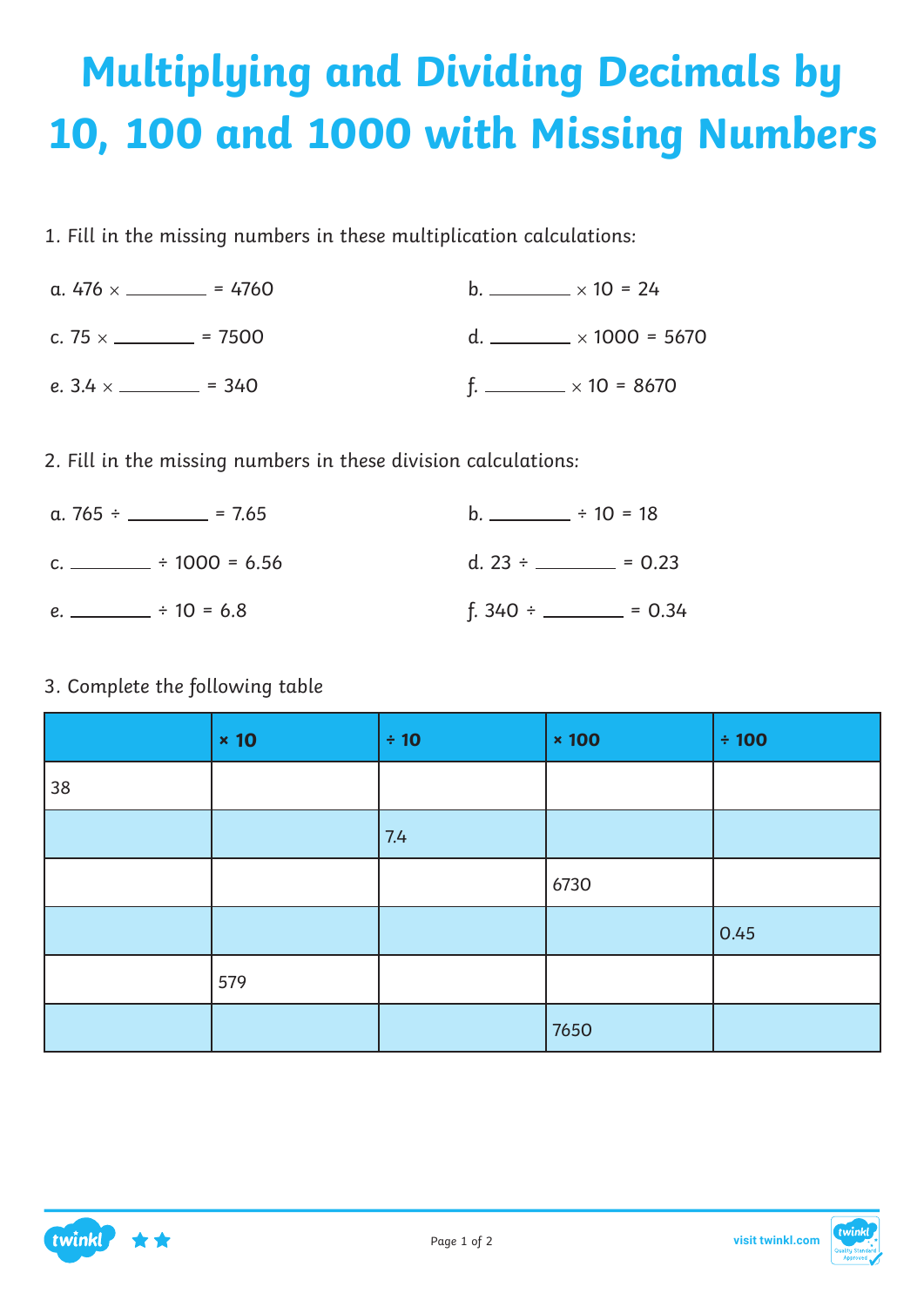### **Answers**

1. Fill in the missing numbers in these multiplication calculations:

| a. 476 $\times$ <b>10</b> = 4760 | b. $2.4 \times 10 = 24$      |
|----------------------------------|------------------------------|
| c. 75 $\times$ <b>100</b> = 7500 | d. $5.67 \times 1000 = 5670$ |
| e. $3.4 \times 100 = 340$        | f. $867 \times 10 = 8670$    |

2. Fill in the missing numbers in these division calculations:

| a. $765 \div 100 = 7.65$ | b. $180 \div 10 = 18$     |
|--------------------------|---------------------------|
| c. 6560 ÷ 1000 = 6.56    | d. $23 \div 100 = 0.23$   |
| e. $68 \div 10 = 6.8$    | f. $340 \div 1000 = 0.34$ |

|      | $\times 10$ | $\div$ 10 | $\times 100$ | $\div$ 100 |
|------|-------------|-----------|--------------|------------|
| 38   | 380         | 3.8       | 3800         | 0.38       |
| 74   | 740         | 7.4       | 7400         | 0.74       |
| 67.3 | 673         | 6.73      | 6730         | 0.673      |
| 45   | 450         | 4.5       | 4500         | 0.45       |
| 57.9 | 579         | 5.79      | 5790         | 0.579      |
| 76.5 | 765         | 7.65      | 7650         | 0.765      |

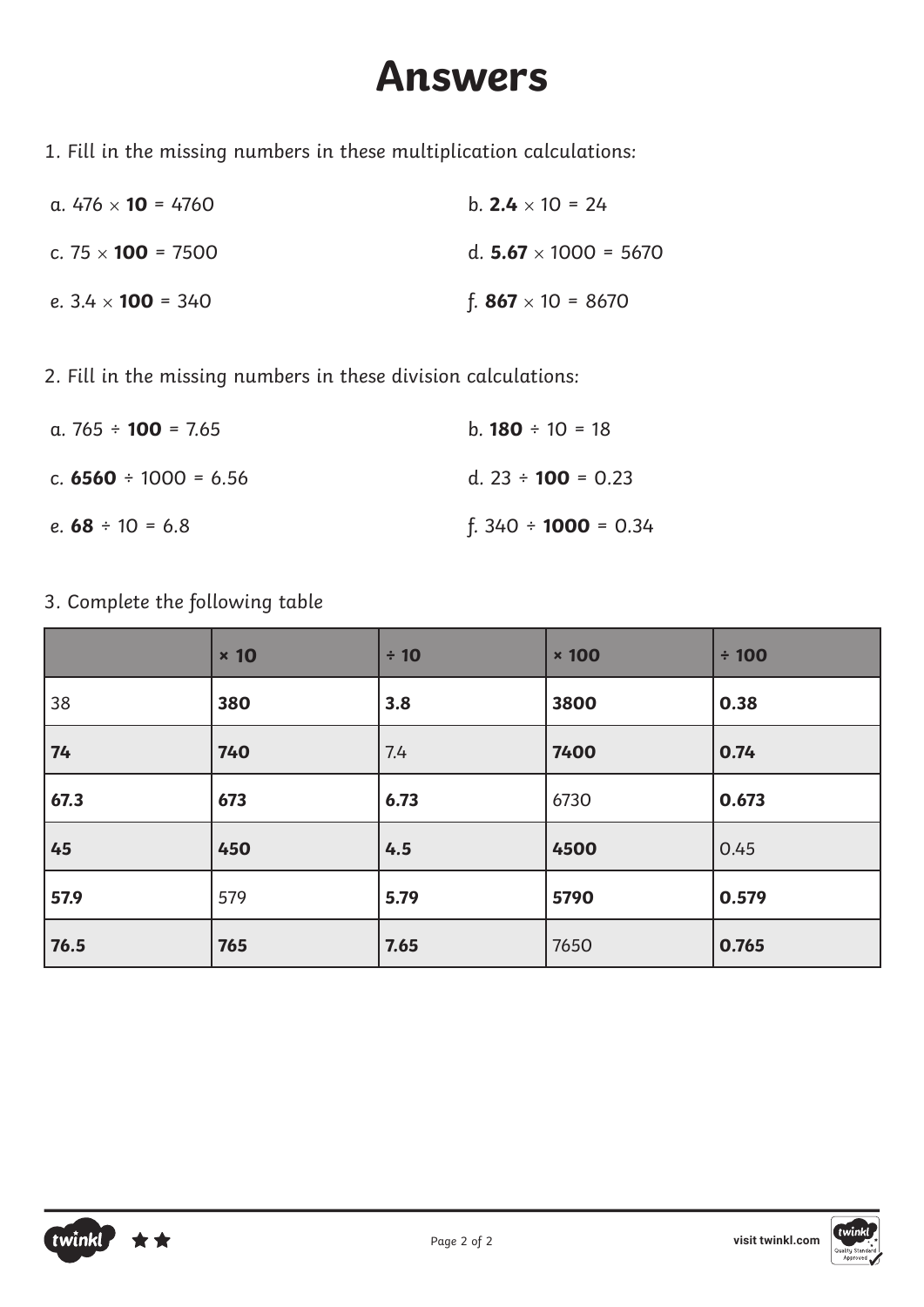# **Multiplying and Dividing Decimals by 10, 100 and 1000 with Missing Numbers**

1. Fill in the missing numbers in the following multiplication and division calculations:

| a. $567 \div \_ \_ = 5.67$       | b. __________ $\times$ 10 = 6.7 |
|----------------------------------|---------------------------------|
| c. __________ ÷ 1000 = 4.578     | d. $29 \times$ ________ = 2900  |
| e. $657 \times$ = 6570           | $f.$ $\rightarrow$ 100 = 72     |
| q. ________ $\times$ 1000 = 6700 | h. $487 \div$ = 4.87            |
| i. 71 $\div$ = 0.071             | j. ________ $\times$ 100 = 34   |

| $\times$ 10 | $\div$ 10 | $\times$ 100 | $\div$ 100 | <b>× 1000</b> | $\div$ 1000 |
|-------------|-----------|--------------|------------|---------------|-------------|
|             | 86.3      |              |            |               |             |
|             |           |              | 04.238     |               |             |
|             |           | 378          |            |               |             |
| 489         |           |              |            |               |             |
|             |           |              | 0.3        |               |             |
|             |           |              |            |               | 0.08        |